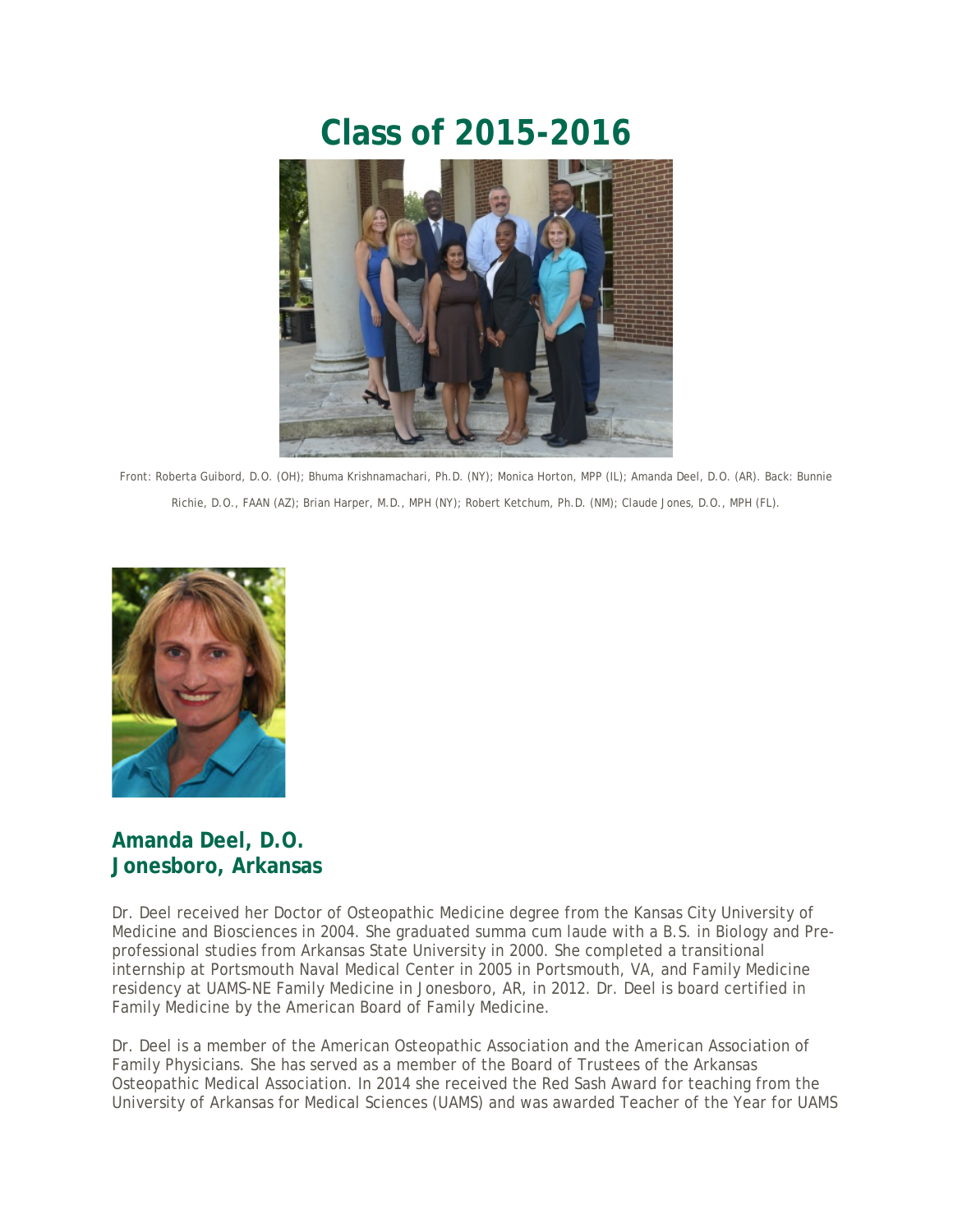Regional Programs.

Dr. Deel has been selected as Program Director for a new Family Medicine residency program at Arkansas Methodist Medical Center (AMMC) in Paragould, AR. This program is anticipated to have its first residency class in 2016. She worked as faculty at UAMS-NE Family Medicine residency program, serving as assistant program director for the past two years. She was co-chief resident her senior year at UAMS-NE in 2011-2012. Prior to returning to residency training, Dr. Deel served in the United States Navy Medical Corps. During her time of service, she was assigned as staff at Portsmouth Naval Medical Center Urgent Care, Medical Officer, Medical Department Head and Plankowner onboard the USS MESA VERDE (LPD 19) and Regimental Surgeon for Combat Logistics Regiment 25 based at Camp Lejeune, NC.



#### **Roberta Guibord, D.O. Perrysburg, Ohio**

Dr. Guibord received her Doctor of Osteopathic Medicine degree from the University of Osteopathic Medicine and Health Sciences in Des Moines, Iowa in 1992. She graduated from Niagara University in 1987 with a B.S. in Biology and a B.A. in Chemistry. She completed a oneyear rotating internship at Mt. Clemens General in 1993. She then went on to complete a two year Family Practice residency at Parkview Hospital/ St. Vincent Mercy Medical Center in Toledo, Ohio in 1995. She is board certified in Family Medicine by the American Osteopathic Association. She has been in practice in the Toledo Area for twenty years, the last nine years in a solo practice in Perrysburg, Ohio.

Dr. Guibord is a member of the American Osteopathic Association (AOA), the American College of Osteopathic Family Physicians (ACOFP), and serves as Vice President for the Ohio chapter of ACOFP. She is also a member of the Ohio Osteopathic Association (OOA), the Northwest Ohio Osteopathic Association (NWOOA), the American Medical Association (AMA), the American Academy of Family Physicians (AAFP), and the Ohio State Medical Association (OSMA). She has served as a board member for NWOOA for the past 15 years. She has served as a delegate from Ohio at the AOA House of Delegates. Presently she is a member of the ACOFP Medical Homes & Accountable Care Organization Committee and the Federal and State Legislation Committee. She has been a delegate to the ACOFP House of Delegates. She served as St Luke's Hospital CME chairperson 2005-2009 and continues to serve on the committee. Dr. Guibord also served as Heritage Seminar co-chair 2003-2013 and served on the re-admission committee for St. Luke's Hospital in 2013. Dr. Guibord held the position of Clinical Assistant Professor of Family Medicine Ohio University – College of Osteopathic Medicine 2003-2006 and was awarded the Outstanding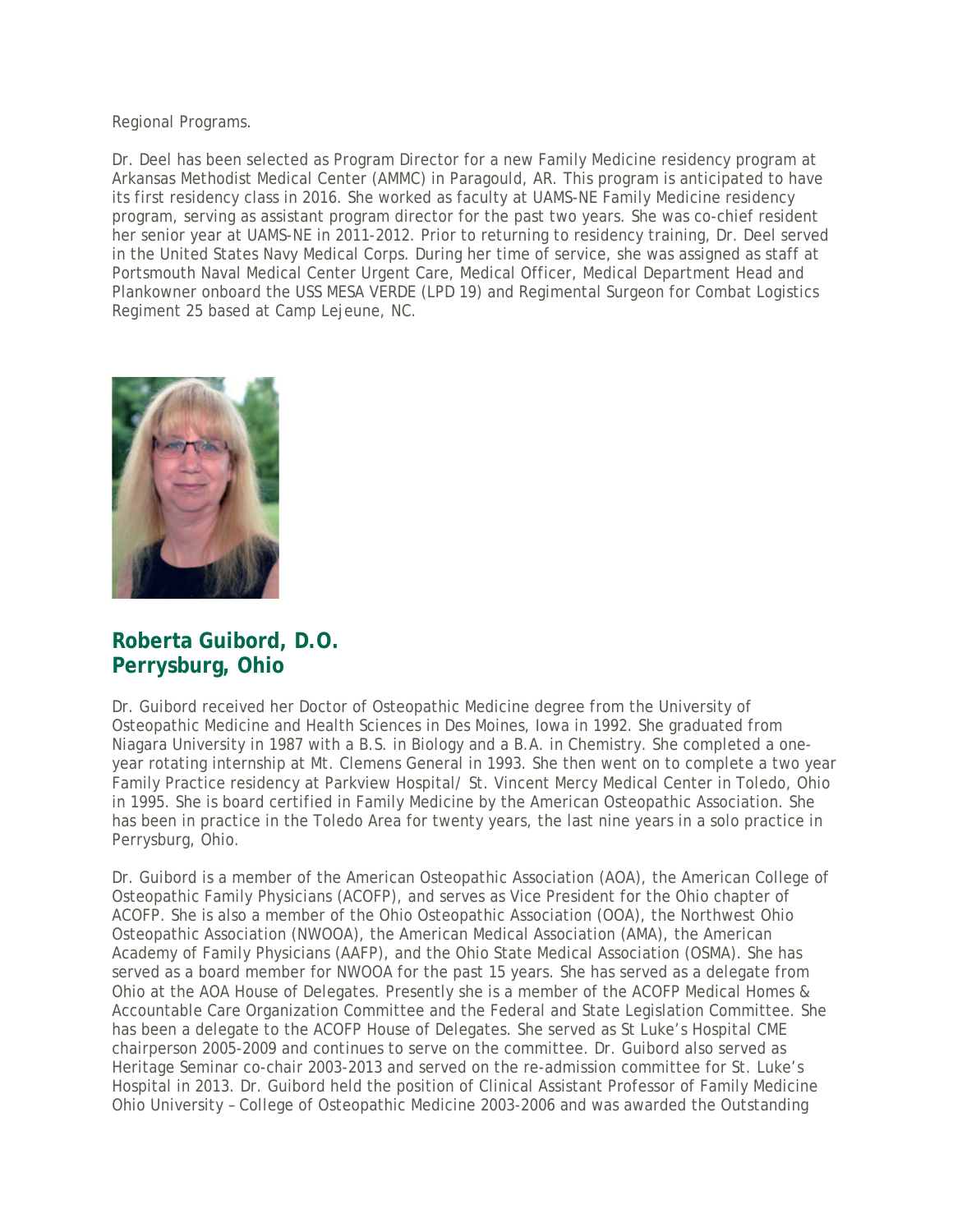Family Physician Award in 2005 from Ohio University – College of Osteopathic Medicine Northwest region.

The Ohio Osteopathic Foundation sponsors Dr Guibord's participation in the Health Policy Fellowship. [Back to Top](https://author.oit.ohio.edu/medicine/education/graduate-education/fellowship-programs/health-policy/current-class.cfm?cs_pgIsInLView=1#TOP)



### **Brian Harper, M.D., M.P.H. Old Westbury, New York**

Dr. Harper received his medical degree from the State University of New York, Health Science Center at Syracuse in 1988. Prior to that he attended Brown University for his undergraduate education where he received a B.A. in Biology and a B.A. in Afro-American Studies. His postgraduate experience started at Harlem Hospital Center, in New York City, where he completed an internship in Internal Medicine. He continued his training at the State University of New York, Health Science Center at Stony Brook, where he completed a combined residency in General Preventive Medicine and Public Health and obtained a Masters of Public Health from Columbia University in 1991. Dr. Harper is Board Certified in Preventive Medicine and Public **Health** 

Dr. Harper has worked as a physician at the Rikers Island Medical Unit, and served as the first Director of the Bureau of HIV Services at the Nassau County Department of Health. As the "AIDS Czar" for Nassau County, Dr. Harper's office brought in millions of dollars in federal Ryan White funding for the region, and provided the administrative infrastructure for the Nassau County HIV Commission which was advisory to the County Executive. Dr. Harper served as the first Community Co-Chair for the New York State HIV Prevention Planning Committee which provided oversight and guidance for the use of approximately \$80 million in HIV Prevention funding annually from the Centers for Disease Control. Dr. Harper then served in a hospital executive capacity as the Senior Vice President of Community Affairs and medical director of the Community Health Centers at Nassau University Medical Center. In this role, Dr. Harper provided medical leadership for a network of seven community health centers where he remodeled medical services to conform to hospital standards and successfully passed two JCAHO (Joint Commission on the Accreditation of Health Care Organizations) surveys.

Dr. Harper was then appointed as the first African American Commissioner of Health for Suffolk County, New York. During his tenure, he successfully managed a Department of 1500 employees with a budget of approximately \$450 million. Dr. Harper also created new innovative programs including an Office of Minority Health to address health inequities, an HIV Commission to focus on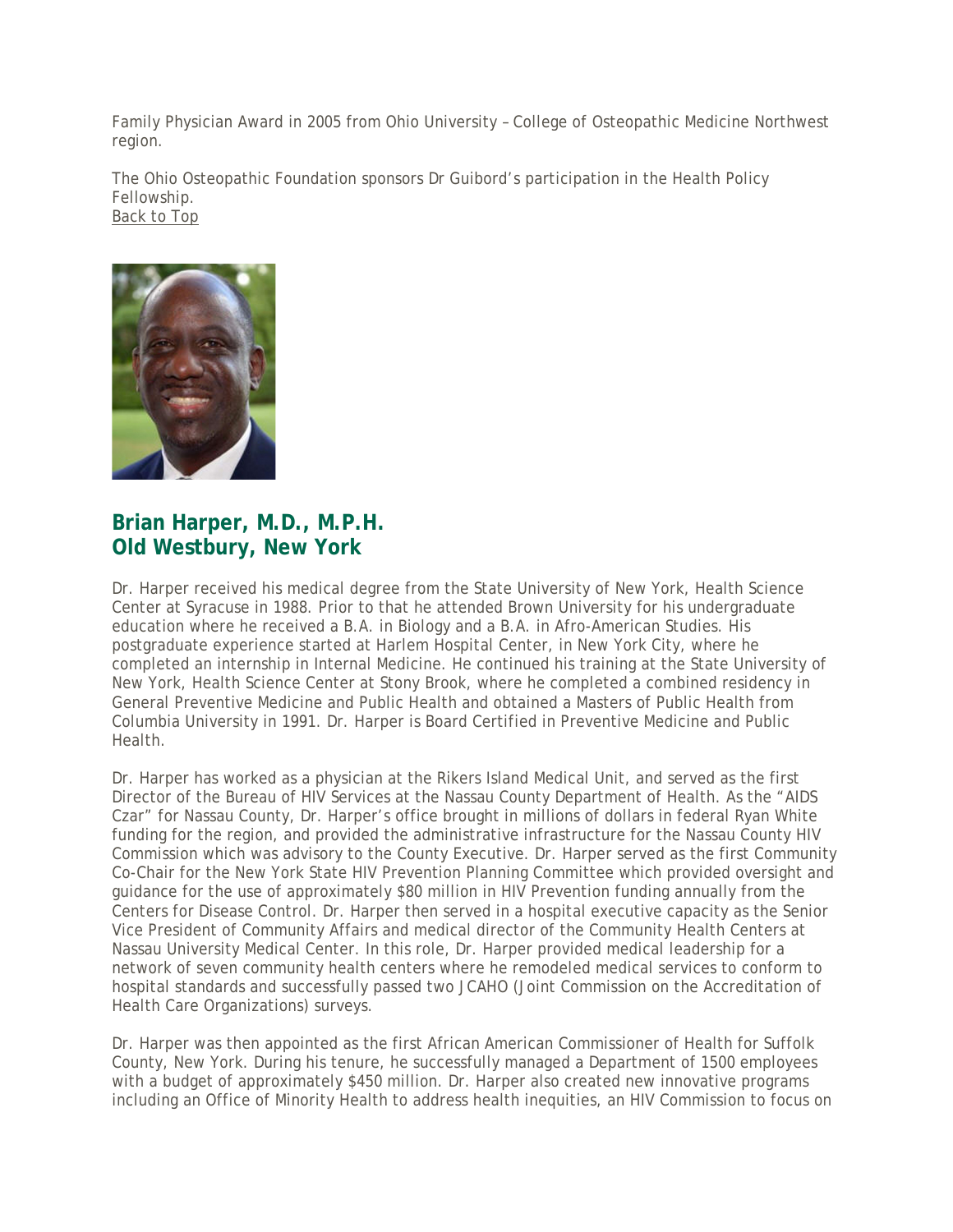methods of curtailing the HIV epidemic, and a Public Health Institute to investigate long-standing public health problems in collaboration with the State University of New York Health Science Center at Stony Brook. Dr. Harper then served as the Chief Operating Officer and Medical Director of the Ralph Lauren Center for Cancer Care and Prevention. The Ralph Lauren Center was a partnership between Memorial Sloan Kettering Cancer Center and North General Hospital designed to provide quality cancer care to the residents of Harlem, New York and surrounding areas, irrespective of a patient's ability to pay. In this capacity, he led a number of culturally appropriate cancer prevention initiatives.

Dr. Harper now serves as Associate Professor and Medical Director at the New York Institute of Technology College of Osteopathic Medicine (NYITCOM) in which he provides medical oversight of two academic health centers and assists with teaching medical students. He is the Chair of the local Chapter of the National Medical Association.

NYITCOM sponsors Dr. Harper's participation in the Health Policy Fellowship. [Back to Top](https://author.oit.ohio.edu/medicine/education/graduate-education/fellowship-programs/health-policy/current-class.cfm?cs_pgIsInLView=1#TOP)



### **Claude Jones, D.O., M.P.H. Royal Palm Beach, Florida**

Dr. Jones received his Doctor of Osteopathic Medicine and Master of Public Health degree from Nova Southeastern University in 2005 and is fellowship trained in Addiction Medicine. He graduated from the University of Miami with a B.S. in Sociology in 1992. He completed a combined internship and residency in Internal Medicine at Columbia Hospital in West Palm Beach. He is board certified in Internal Medicine and Healthcare Quality.

Currently, he is the Statewide Director of Medical Operations for Concentra, a group of nine urgent care and occupational medicine healthcare centers in Florida. He recently held the position of Senior Vice President/Chief Medical Officer for Jessie Trice Community Health Centers in Miami where he provided executive oversight and leadership of one of the largest federally qualified health centers in Florida.

Dr. Jones has a wealth of public health experience and knowledge. After completing a three year service commitment with the National Health Service Corps as a scholar he became the Medical Executive Director of the Lake and Putnam County Health Departments in Central Florida. Responsibilities included county wide programs such as Chronic Diseases, Immunizations, Maternal and Child Health, Women's Health, Community Health and Planning, Epidemiology, and Disaster Preparedness.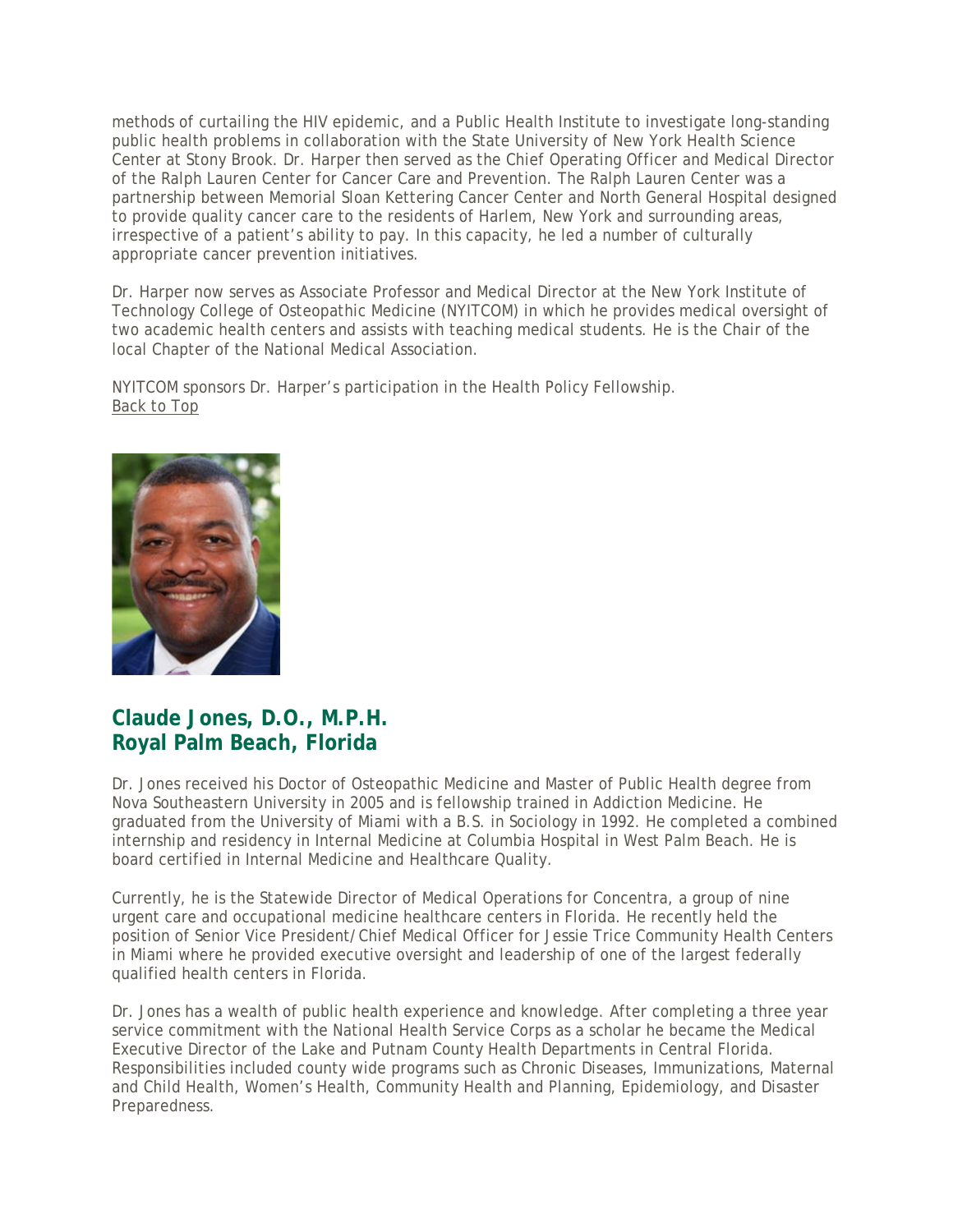He has continued his commitment to public health as evidenced by his appointment as Clinical Assistant Professor and Adjunct Assistant Professor for the Nova Southeastern University College of Medicine and Public Health programs. He also serves on the Board of Governors for Nova Southeastern College of Osteopathic Medicine and currently serves on several national committees including the Minority Health and Cultural Competency Committee and the Disaster Relief Task Force for the American College of Internists. Dr. Jones was recently named a National Health Service Corps Ambassador and is a Fellow of the American College of Internists.

Nova Southeastern University College of Osteopathic Medicine sponsors Dr. Jones and his participation in the Health Policy Fellowship. [Back to Top](https://author.oit.ohio.edu/medicine/education/graduate-education/fellowship-programs/health-policy/current-class.cfm?cs_pgIsInLView=1#TOP)



#### **Robert Ketchum, Ph.D. Las Cruces, New Mexico**

Dr. Ketchum graduated with a Bachelor of Sciences degree in Zoology from Brigham Young University in 1982. He then went on to receive his Doctorate in Anatomy from the University of Minnesota's Department of Cell Biology and Neuroanatomy in 1989. His thesis was entitled "In vitro modification of tissue immunogenicity: Studies on the transplantation of cultured and uncultured pancreatic tissue", and focused on cellular transplantation, and the immunology of the rejection response. In 1989 he accepted a Post-Doctoral Fellowship at the Diabetes Research Institute of the University of Miami, in Miami, Florida, in the field of transplantation biology with a focus on islet cell transplantation. In 1990 he began a second Post-Doctoral Fellowship in the Division of Endocrinology, Department of Pediatrics at the University of Kansas Medical Center in Kansas City, Kansas, again working in the area of islet cell transplantation and the immunology of transplant.

Dr. Ketchum worked in the field of cellular transplantation for almost 20 years, holding faculty and research faculty positions at numerous academic institutions. He has worked in medical education for over 15 years. He was a member of the founding faculty of the Pikeville College School of Osteopathic Medicine (currently the University of Pikeville College of Osteopathic Medicine), and of the College of Osteopathic Medicine at Rocky Vista University. He has served on numerous institutional committees, including: IACUC; IRB; Curriculum Committee; Research Committee; Graduate Program Committee; Promotion Committee; Student Progress Committee; and others. He has served as Vice-Chair and Chair of the Faculty Council at Rocky Vista University. At the University of Virginia, Dr. Ketchum directed the activities of the Human Cell Processing GMP Facility, which processed and purified pancreatic islet cells for clinical transplantation, and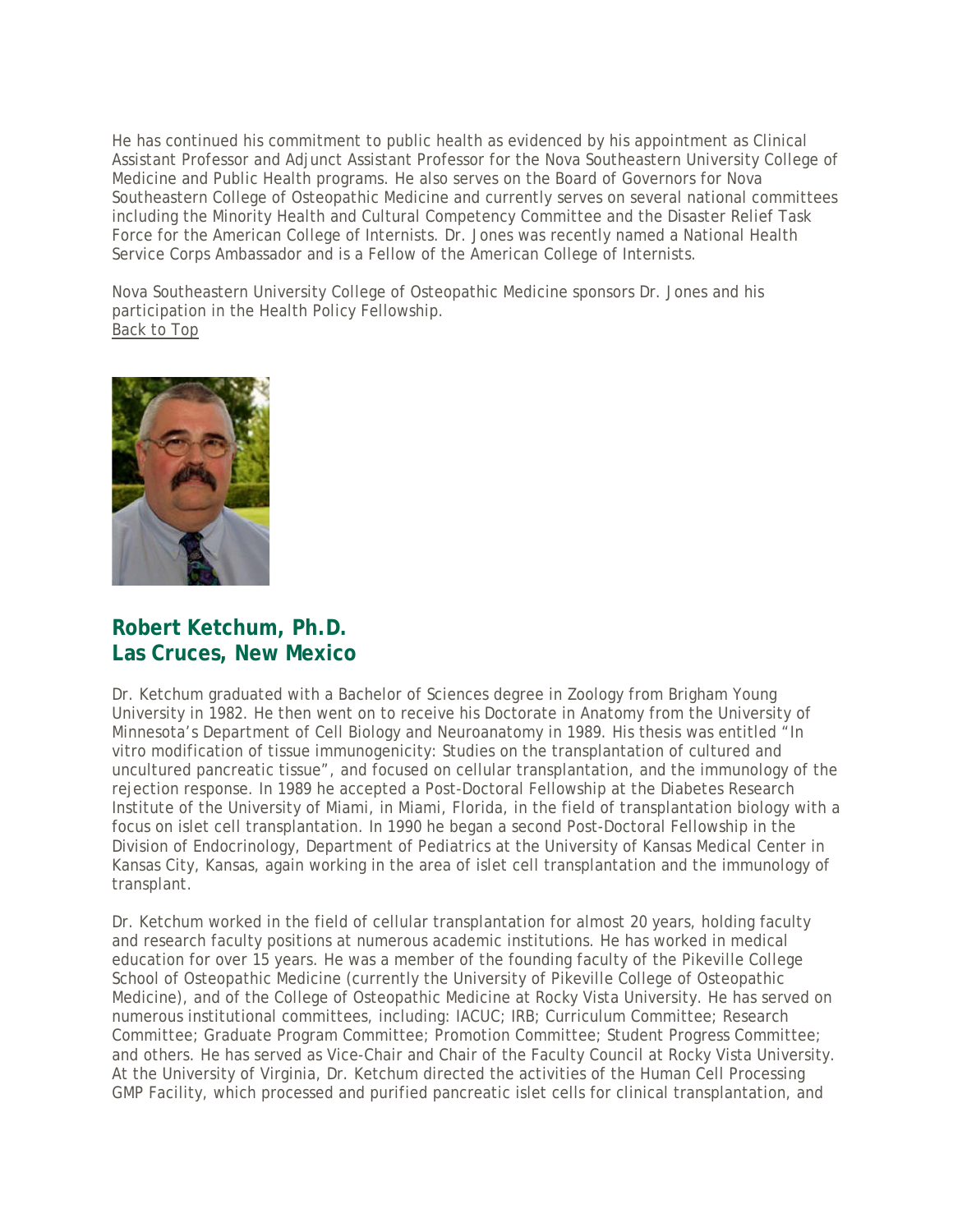adipose-derived stem cells from human fat for use in research applications. He has also served on the Data Elements Committee and the Publications & Presentations Committee of the Collaborative Islet Transplant Registry, an NIH-funded repository for data on clinical islet transplantation in the U.S., Europe, and Australia. Throughout his career he has been awarded in excess of \$1,000,000.00 in grant monies from various funding organizations.

Dr. Ketchum currently serves as the Associate Dean for Academic Affairs and Pre-Clinical Education at the Burrell College of Osteopathic Medicine at New Mexico State University in Las Cruces, New Mexico. Prior to that he served as Chair of the Department of Biomedical Sciences at the Rocky Vista University College of Osteopathic Medicine in Parker, Colorado. Before joining the faculty at RVUCOM, Dr. Ketchum served as the Director of the Human Cell Processing GMP Facility, and Associate Professor of Surgery, at the University of Virginia School of Medicine. He has also served as Associate Professor of Anatomy & Cell Biology at the Oklahoma State University Center for Health Sciences in Tulsa, Oklahoma, and as Assistant Professor of Anatomy at the University of Pikeville College of Osteopathic Medicine (founding Faculty) in Pikeville, Kentucky. He spent one year with a bio-tech start-up firm in Roseville Minnesota, the Wayne Hughes Institute, as Director of their Immunology & Transplantation Division. Prior to this, Dr. Ketchum held appointments as Research Assistant Professor in the Harrison Department of Surgical Research, in the Department of Surgery of the University of Pennsylvania's School of Medicine in Philadelphia, Pennsylvania; Research Assistant Professor in the Division of Endocrinology of the Department of Pediatrics at the University of Kansas School of Medicine, in Kansas City, Kansas; and as a Post-Doctoral Fellow at the Diabetes Research Institute of the University of Miami, in Miami, Florida.

Dr. Ketchum's participation in the Health Policy Fellowship is sponsored by the Burrell College of Osteopathic Medicine. [Back to Top](https://author.oit.ohio.edu/medicine/education/graduate-education/fellowship-programs/health-policy/current-class.cfm?cs_pgIsInLView=1#TOP)

### **Bhuma Krishnamachari, Ph.D. New York, New York**

Dr. Krishnamachari received her PhD in Epidemiology from the University of Illinois in Chicago. Prior to this degree Dr. Krishnamachari received a Masters in Biological Sciences and a Masters in Genetic Counseling from the University of Minnesota. Dr. Krishnamachari is a practicing genetic counselor, an epidemiologist, and the Assistant Dean of Research for the New York Institute of Technology College of Osteopathic Medicine (NYITCOM).

NYITCOM sponsors Dr. Krishnamachari's participation in the Health Policy Fellowship. [Back to Top](https://author.oit.ohio.edu/medicine/education/graduate-education/fellowship-programs/health-policy/current-class.cfm?cs_pgIsInLView=1#TOP)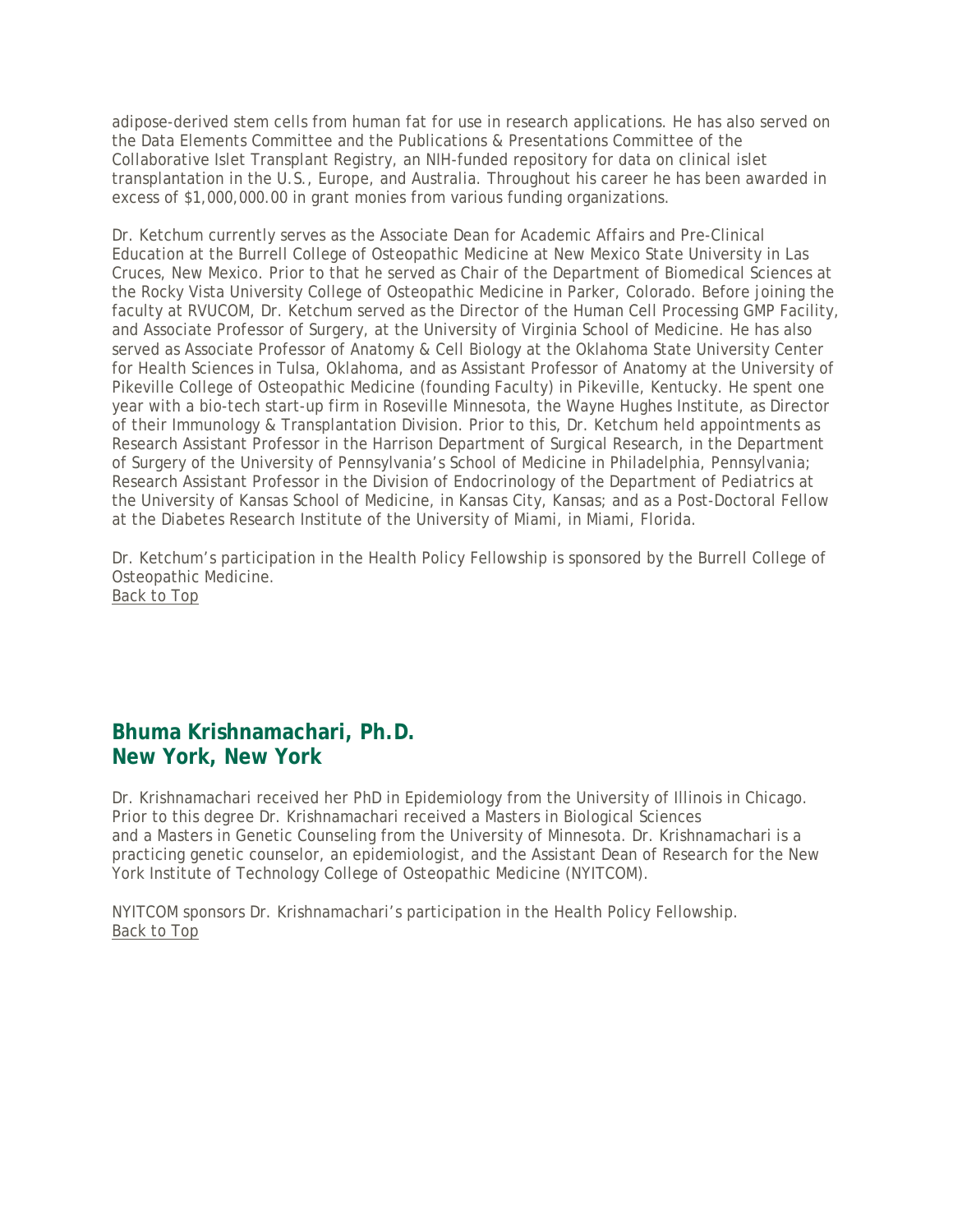

## **Monica Horton, M.P.P. Chicago, Illinois**

Monica Horton received her Master in Public Policy and Certificate in Health Policy and Administration from the University of Chicago in Chicago, Illinois, and her Bachelor of Arts in General Science-Biology from Grinnell College in Grinnell, Iowa.

Ms. Horton serves as the Director of Physician Services and Payor Relations for the American Osteopathic Information Association (AOIA). Ms. Horton is responsible for building relationships with osteopathic physicians and payors to ensure payment for osteopathic medical services. She consults and educates payers, osteopathic physicians and the osteopathic community on payment, health care delivery and regulatory compliance. She was previously the Department Director for the American Osteopathic Association Practice Management and Delivery Innovations.

Prior to her position at the AOA, Ms. Horton served eleven years as a Senior Policy Analyst in the Health Policy department at the American Medical Association (AMA), focusing on a range of payment and delivery issues. During the first three years at the AMA, Monica was the liaison between the AMA and specialty societies for the Current Procedural Terminology Editorial Panel and the AMA/Specialty Society Resource-Based Relative Value Update Committee.

The American Osteopathic Information Association sponsors Ms. Horton's participation in the Health Policy Fellowship. [Back to Top](https://author.oit.ohio.edu/medicine/education/graduate-education/fellowship-programs/health-policy/current-class.cfm?cs_pgIsInLView=1#TOP)